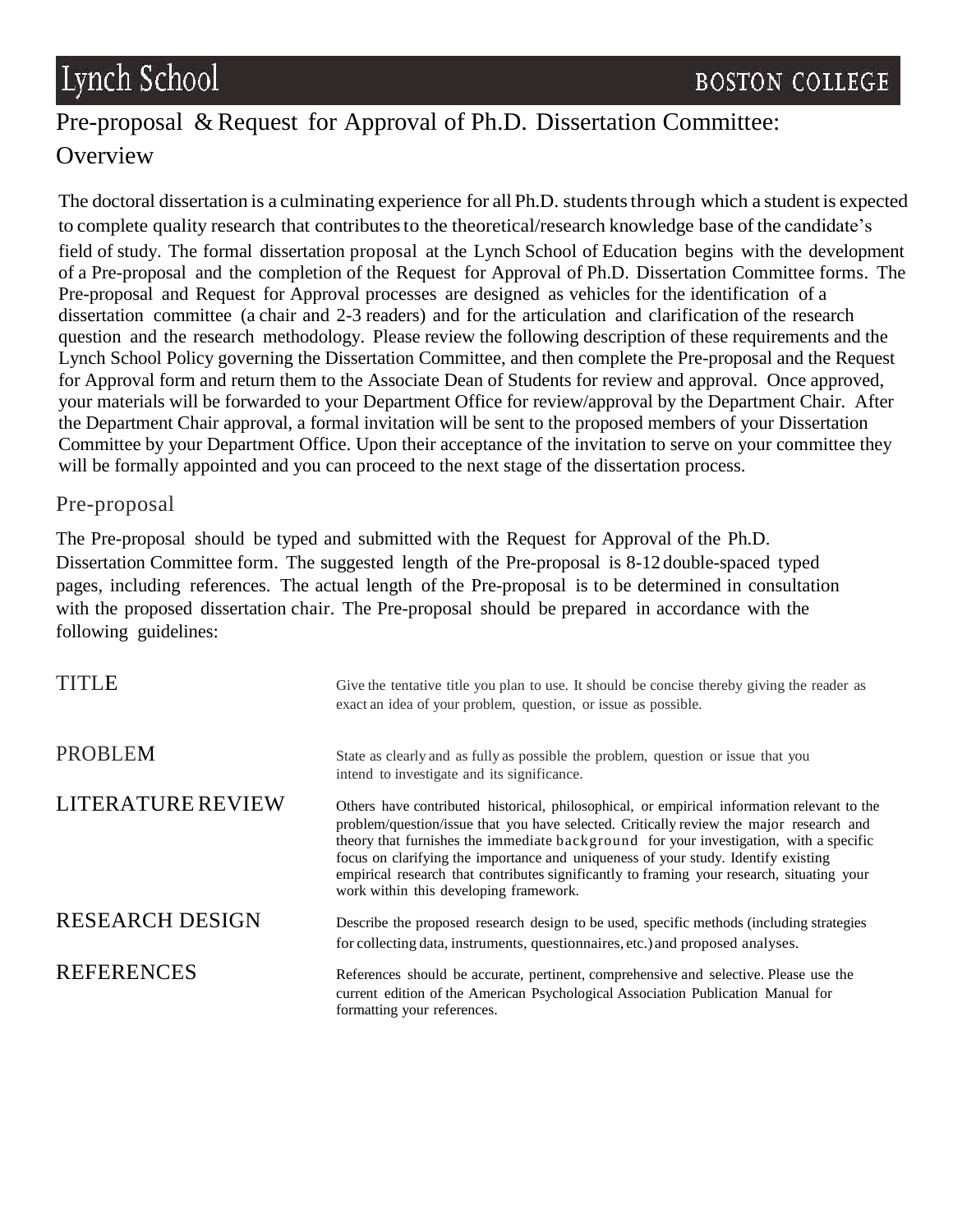## Dissertation Committee Policy (see next page for Request for Approval form)

The doctoral committee should be comprised of those individuals who can best support the achievement of the research goals.

Although the candidate and the Dissertation Chair are expected to suggest committee members, the official membership of the committee is designated and approved by the Associate Dean of Students and by the Department Chair.

The committee is composed of no fewer than three and no more than four voting members. Each voting member has one pass/fail vote at the candidate's dissertation defense (also known as the final oral examination). In the case of a three member committee, all members should be Boston College full-time faculty, except that one of the members may also be a Boston College doctoral level administrator or research faculty. In the case of a four member committee, one of the committee members may be someone external to the Boston College faculty, if an individual outside of Boston College has experience or expertise that would contribute to the committee in a way that is not represented by the Boston College committee members. In this instance, the external committee member must submit a curriculum vitae and be approved by the Department Chair. All committee members must have the terminal degree for their field (e.g., Ph.D., Ed.D. J. D).

In order to ensure that the committee is able to support the goal of high quality research, the committee should be composed to reflect:

- 1) expertise in the content area of the dissertation
- 2) expertise in the methodology used in the dissertation
- 3) a perspective on the significance of the study within a broader theory-research-practice context

In order to meet the above requirements, the committee is typically composed of two members from the candidate's program area, with the Chair normally in the program area. The third committee member is typically from outside of the candidate's program area. In some circumstances, however, the external perspective can be offered by a faculty member from within the program area, whose area of expertise and educational background serves to significantly enhance, rather than duplicate, the expertise of the other committee members. In all cases, when suggesting committee members the candidate needs to explain in writing how the proposed committee addresses the 3 identified criteria.

Changes in Composition of Dissertation Committee

Changes in the composition of the committee should not be made after the proposal hearing has been held and the proposal approved except in unusual circumstances. After the initial approval of the committee, Any requests for changes in committee membership should be made only after the student meets with the Department Chair to determine and assess the reasons for the proposed committee change. The student should then complete the form requesting a change in committee membership. This form must be discussed with and approved by the Chair of the Dissertation Committee in order to move forward. The Department Chair then reviews the request. If approved, the Administrative Assistant to the Department Chair sends a form to faculty being asked to leave the committee and those being asked to join, requesting that they sign off to indicate their agreement to the proposed change. Once agreement has been reached by all involved and all signatures are handed in to the Department Chair, the Administrative Assistant to the Department Chair sends a letter to the student approving the change and copying all involved.